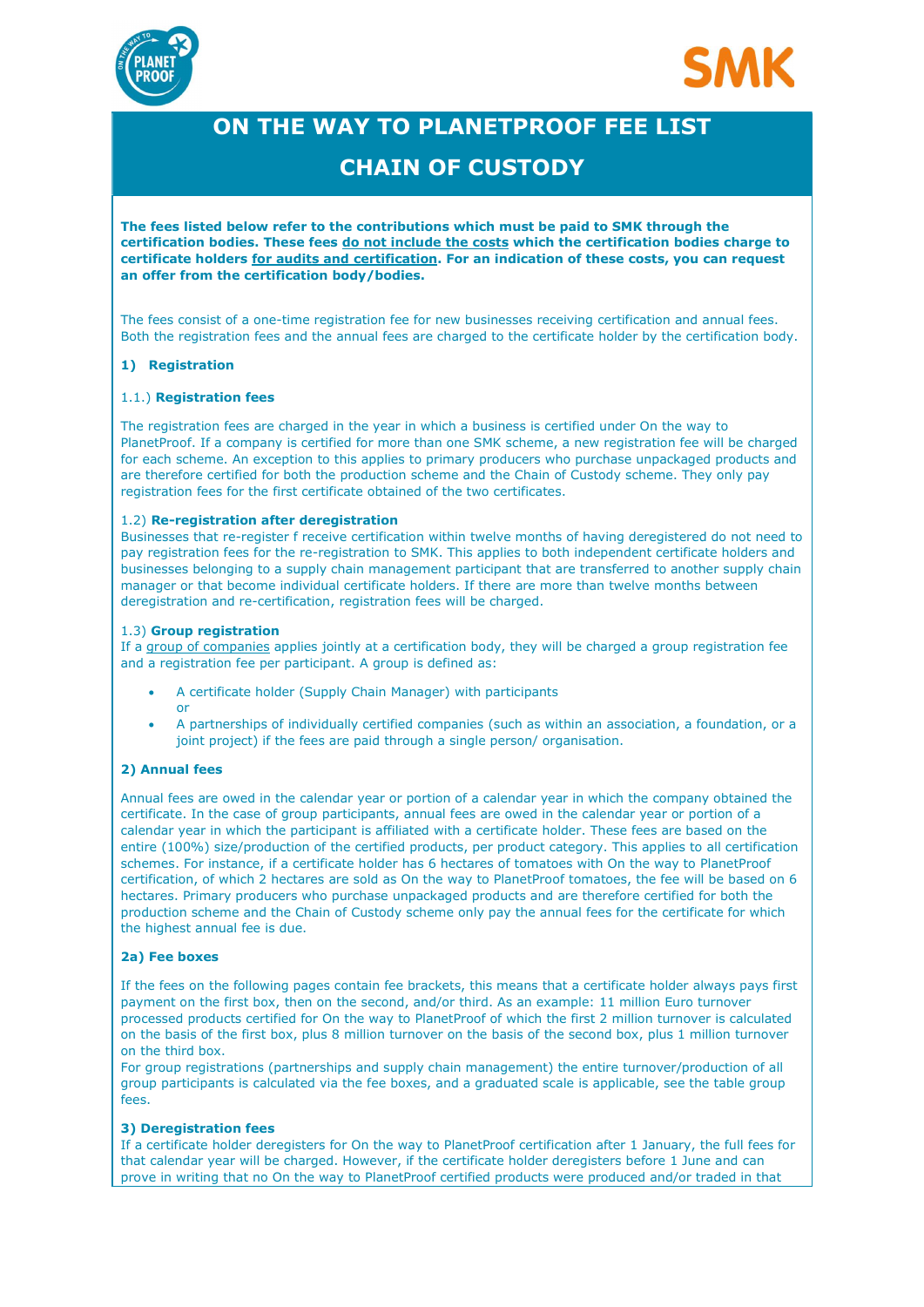



year, the certification body will charge the certificate holder 50% of the fees. In the case of fees depending on sales, this amount will be based on the fees paid in the previous year.

## FEES SCOPE PREPARED AND PROCESSED PRODUCTS

### Rates EUR - excl. VAT from 01-01-2021

| Registration      | One-time registration fee (group / chain manager)                                                                                                                                                           | 1.000,00 |
|-------------------|-------------------------------------------------------------------------------------------------------------------------------------------------------------------------------------------------------------|----------|
|                   | Every participant who is registered via a group (including certificate<br>holder / participant)                                                                                                             |          |
|                   |                                                                                                                                                                                                             | 100,00   |
|                   | One-time registration fee (individual)                                                                                                                                                                      | 250,00   |
| <b>Annual fee</b> | Minimum per year                                                                                                                                                                                            | 500,00   |
|                   | <b>Prepared and processed products</b>                                                                                                                                                                      |          |
| <b>Annual fee</b> | Certificate holder (with the exception of 3 types of companies as<br>described below). Annual fee of the turnover (in €) of the certified<br>On the way to Planet Proof product (with or without $log_0$ ): |          |
|                   | 1st box: 1 t/m 2.000.000 Euro turnover                                                                                                                                                                      | 0,2%     |
|                   | 2nd box: 2.000.001 t/m 10.000.000 Euro turnover                                                                                                                                                             | 0,1%     |
|                   | 3rd box: 10,000,001 50,000,000 Euro turnover                                                                                                                                                                | 0,05%    |
|                   | 4th box: from 50.000.001 Euro turnover                                                                                                                                                                      | 0,02%    |
|                   | Processed and processed liquid dairy products                                                                                                                                                               |          |
| <b>Annual fee</b> | Per kilo Processed and processed liquid dairy products of the<br>certified On the way to PlanetProof product (with or without logo): <sup>1,2</sup>                                                         |          |
|                   | 1st box: 1 through 50,000,000 kg                                                                                                                                                                            | 0,0002   |
|                   | 2nd box: 50.000.001 through 200.000.000 kg                                                                                                                                                                  | 0,0001   |
|                   | 3rd box: from 200.000.001 kg                                                                                                                                                                                | 0,00005  |
|                   | Prepared and processed products: cheese and butter                                                                                                                                                          |          |
| Annual fee        | Per kilo prepared and processed cheese and butter of the certified<br>On the way to PlanetProof product (with or without logo): <sup>1,2</sup>                                                              |          |
|                   | 1st box: 1 t/m 5.000.000 kg                                                                                                                                                                                 | 0,002    |
|                   | 2nd box: 5.000.001 t/m 20.000.000 kg                                                                                                                                                                        | 0,001    |
|                   | 3rd box: from 20.000.001 kg                                                                                                                                                                                 | 0,0005   |
|                   | Portioning and packaging of processed products                                                                                                                                                              |          |
| Annual fee        | Certificate holder who portioned (and packaged) a processed<br>product only <sup>3</sup>                                                                                                                    | 500,00   |

 $1$  A statement from a chartered accountant may be requested on the turnover/quantity of certified product delivered in a given calendar year. The certificate holder may choose which auditing firm will prepare the statement and pay the cost of the statement.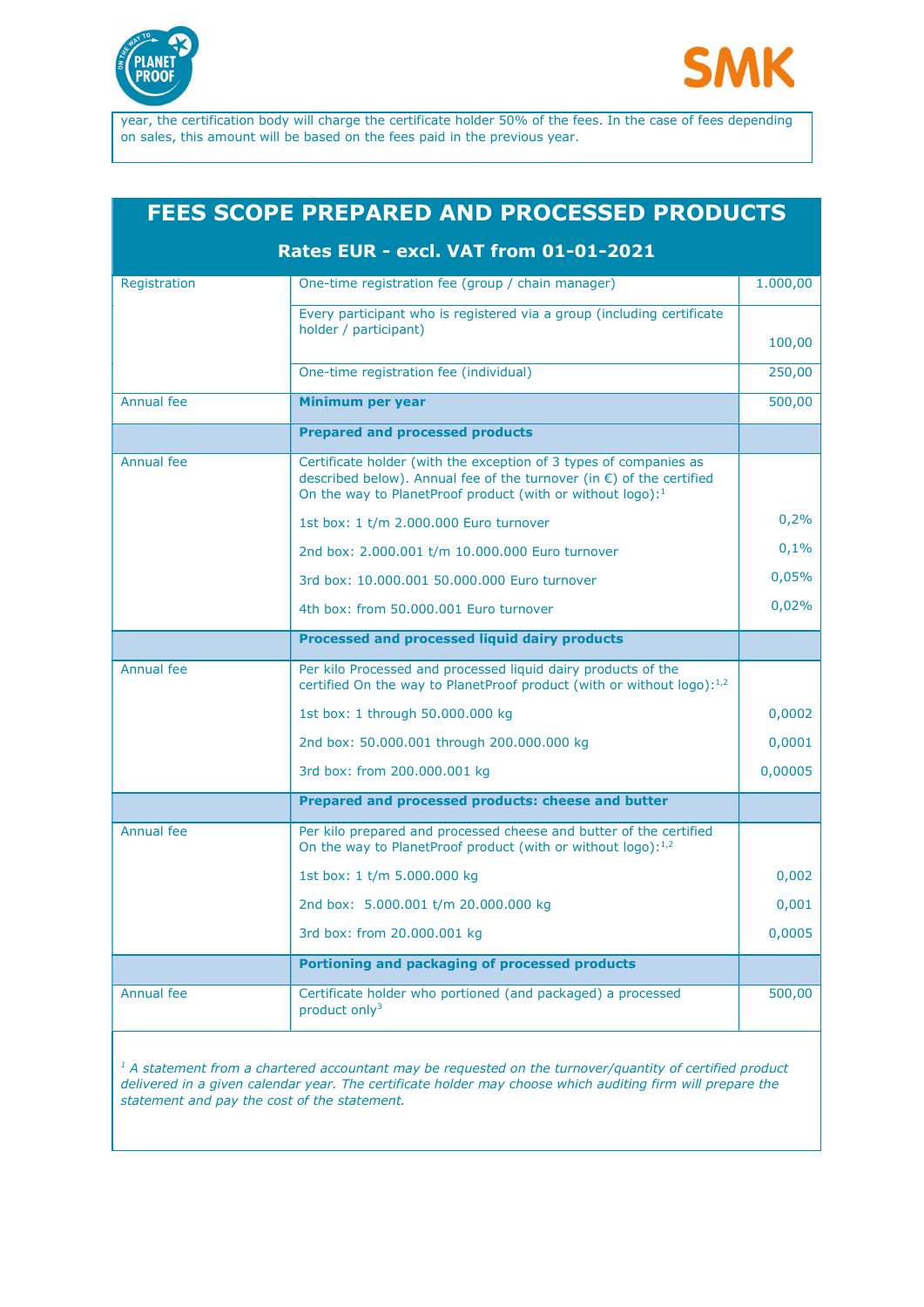



<sup>2</sup> Sales (in kg) of the certified On the way to PlanetProof product (with or without logo). If a processor makes liquid dairy products and cheese, then the number of kg of cheese x10 may be included in the addition of the number of kg of liquid dairy products.

 $3$  This fee only applies if the company that portioned the product is independently certified and buys the product/semi-manufactured product from a processor that is also certified. If one company performs multiple links (independently or through a service provider), only the highest fee applies. For example, if a cheesemaker has his own ripening facility and packs his own cheese, only the fee based on kg of cheese will apply.

| <b>FEES CERTIFICATION SCOPE TRADE</b> |                                                                                                                                                                          |          |  |  |  |
|---------------------------------------|--------------------------------------------------------------------------------------------------------------------------------------------------------------------------|----------|--|--|--|
| Rates EUR - excl. VAT from 01-01-2021 |                                                                                                                                                                          |          |  |  |  |
| Registration                          | One-time registration fee                                                                                                                                                | 250,00   |  |  |  |
|                                       | <b>Trade (B2B)</b>                                                                                                                                                       |          |  |  |  |
| Annual fee                            | For the certification of purchase and sale of individual,<br>unpackaged products, such as eggs, milk, ornamental<br>plants, fruits and vegetables and other products $1$ |          |  |  |  |
|                                       | 1st box: 0 t/m 10.000.000 Euro turnover                                                                                                                                  | 600,00   |  |  |  |
|                                       | 2nd box: 10.000.001 t/m 50.000.000 Euro turnover                                                                                                                         | 1.200,00 |  |  |  |
|                                       | 3rd box: 50.000.001 Euro turnover and more                                                                                                                               | 2.400,00 |  |  |  |
|                                       |                                                                                                                                                                          |          |  |  |  |

 $<sup>1</sup>$  A statement from a chartered accountant may be requested on the turnover/quantity of certified product</sup> delivered in a given calendar year. The certificate holder may choose which auditing firm will prepare the statement and pay the cost of the statement.

| <b>FEES CERTIFICATION SCOPE RETAIL</b><br><b>Rates EUR - excl. VAT from 01-01-2021</b> |                                                                                                                                                                        |        |  |  |
|----------------------------------------------------------------------------------------|------------------------------------------------------------------------------------------------------------------------------------------------------------------------|--------|--|--|
|                                                                                        |                                                                                                                                                                        |        |  |  |
|                                                                                        | <b>Retail (CFO)</b>                                                                                                                                                    |        |  |  |
| Annual fee                                                                             | For the certification of purchase and sale of individual,<br>unpackaged products, such as eggs, milk, ornamental<br>plants, fruits and vegetables and other products 1 |        |  |  |
|                                                                                        | - main establishment                                                                                                                                                   | 600,00 |  |  |
|                                                                                        | - web shop                                                                                                                                                             | 600,00 |  |  |
|                                                                                        | - other branches                                                                                                                                                       | 30,00  |  |  |
|                                                                                        | <b>Individual shopkeeper</b>                                                                                                                                           |        |  |  |